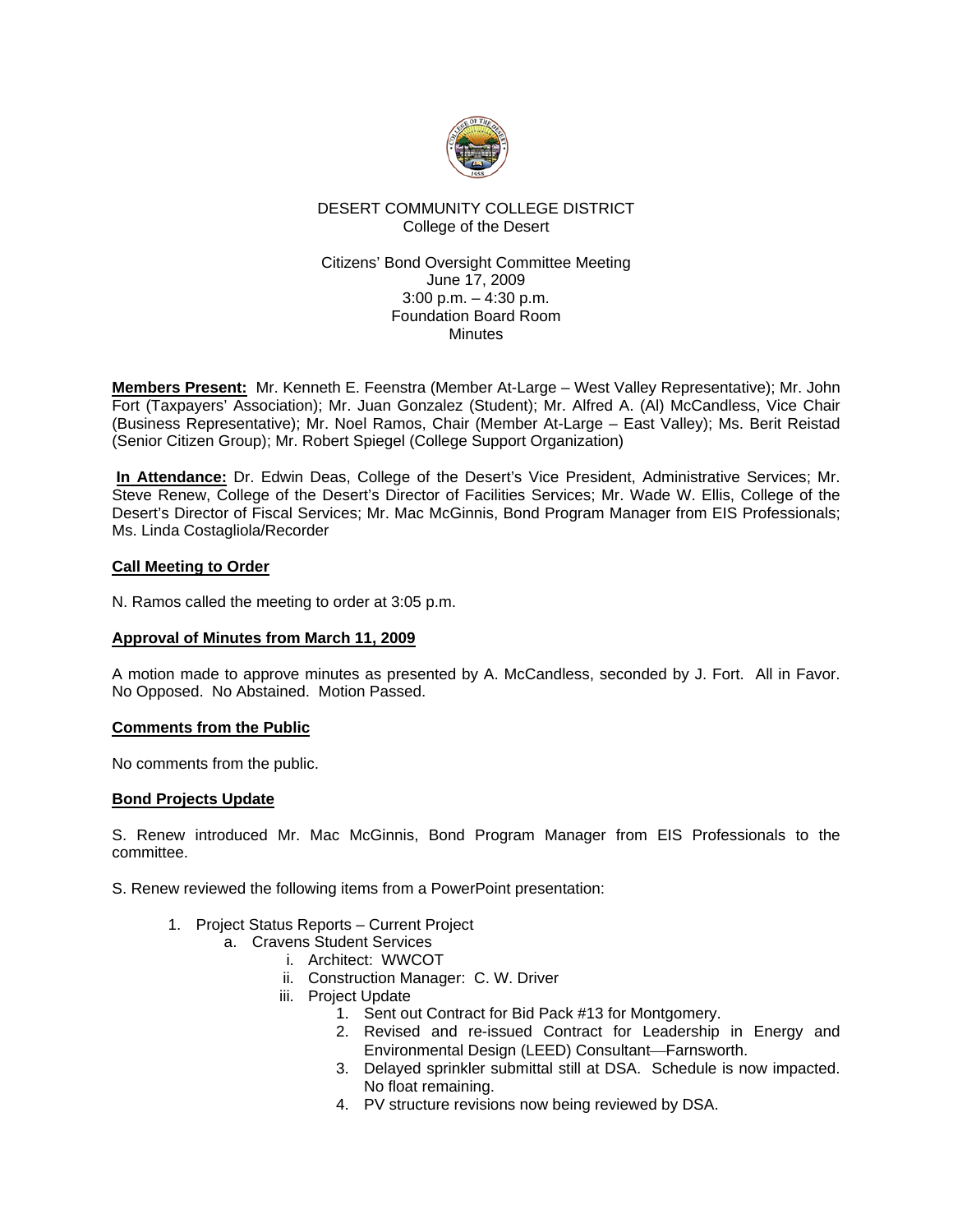- 5. First and second floor concrete poured in two halves.
- 6. Identified location, configuration and materials for cart charging stations.
- iv. Sustainable Feature
	- 1. Heating and cooling via central hydronics system
	- 2. Water conserving landscape
	- 3. Architectural environmental control systems via built-in architectural sun shading devices, north facing fenestration
	- 4. Energy generation via photovoltaic system
	- 5. Building automation controls to optimize mechanical system operation and energy usage
	- 6. Will be LEED certified. Steve said that the College is striving for LEED Silver.
- b. Alumni Center
	- i. Architect: Holt
	- ii. Construction Manager: Bernards
	- iii. Project Update
		- 1. Brick veneer continues
		- 2. Electrical rough, fire alarm wiring continues
		- 3. Solar panels, low voltage tie in to panel
		- 4. Excavation for site storm drain
		- 5. Tie in to reclaimed water, put back for Street Fair
	- iv. Sustainable Features
		- 1. Photovoltaic solar system
		- 2. Low maintenance exterior
		- 3. Water efficient landscape
		- 4. Heating/Cooling efficient glass
		- 5. Electric sun controlled shades
- c. Dining Facility Renovation
	- i. Architect: WWCOT
	- ii. Construction Manager: Bernards
	- iii. Project Update
		- 1. Demolition continues, interior walls removed, refrigerant evacuated
		- 2. Trees removed from site to facilitate new infrastructure
		- 3. New gas valve and water shut off valve installed on Thursday by 9am
		- 4. Exterior doors and windows removed
	- iv. Sustainable Features
		- 1. Heating/Cooling efficient glass
		- 2. Upgrade to heating/cooling system
		- 3. New energy efficient interior task lighting
		- 4. New commercial kitchen equipment
		- 5. New water efficient bathroom fixtures
- d. Site Infrastructure Phase II
	- i. Architect: TMAD
	- ii. Construction Manager: C. W. Driver
	- iii. Project Update
		- 1. 200' of RCP installed and catch basins are being tied in
		- 2. 12 inch waterline has been completed
		- 3. Brudvik is working on conduit installation
		- 4. Art Building water tie in completed
		- 5. Shutdown of parking lot for lateral has been scheduled
		- 6. Shutdown of PSA entrance for dry well pending
	- iv. Sustainable Features
		- 1. Providing energy efficient utilities to campus infrastructure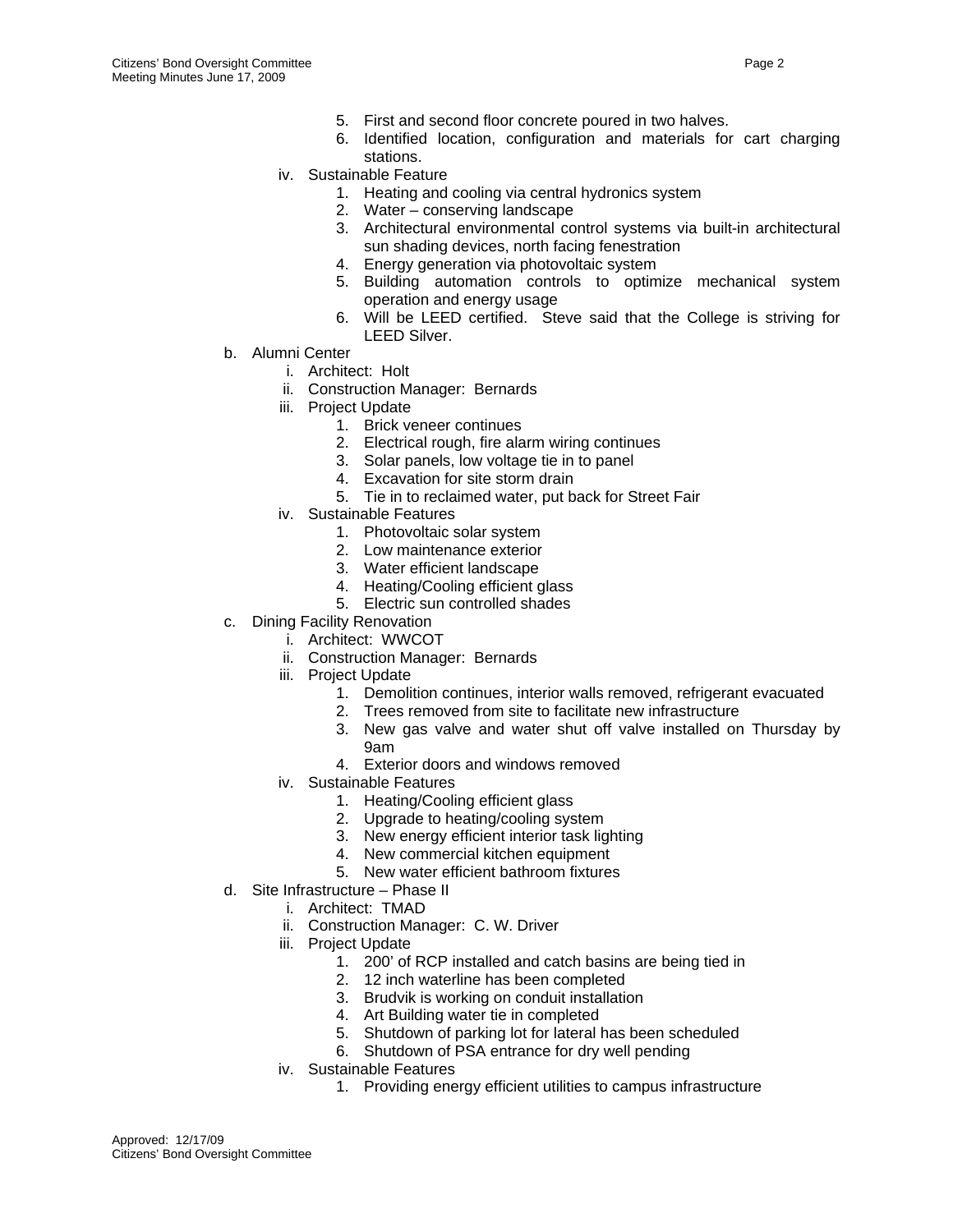- e. Site Infrastructure Phase III
	- i. Architect: TMAD
	- ii. Construction Manager: C. W. Driver
	- iii. Project Update
		- 1. Establish fencing plan
			- a. All of the areas have been placed onto a master plan for review
		- 2. Bids opened June 2, 2009
		- 3. TMAD addendum completed and issued on 5/26/09
		- 4. Currently working on establishing pricing for Velma Dawson and Cravens Student Services….these items have been removed from Phase III via addendum from TMAD and will be done in Phase II to maintain access.
	- iv. Sustainable Features
		- 1. Providing energy efficient utilities to campus infrastructure
- f. Business Building Renovation
	- i. Architect: Steinberg Architects
	- ii. Construction Manager: Bernards
	- iii. Project Update
		- 1. HVAC rigid ductwork and flex nearing completion; however, ductwork failed pressure test
		- 2. Air handler units staged for installation next week
		- 3. Drywall in mechanical/electrical rooms being installed and textures
		- 4. Data bid walk on 5/28/09 (6 potential bidders)
		- 5. Cable trays have been installed
		- 6. Interior door frames installed
		- 7. Electrical switch gear staged for installation
	- iv. Sustainable Features
		- 1. New insulation
		- 2. High efficiency glazing
		- 3. New efficient heating/cooling system
- g. Weight Room/Training Room
	- i. Architect: HMC Architects
	- ii. Construction Manager: Bernards
	- iii. Project Update
		- 1. HMC is working with structural engineer to finalize the drawings
		- 2. HMC is scheduling an appointment for back-check with DSA
		- 3. Working General Counsel to resolve legal issues with the Surety
	- iv. Sustainable Features
		- 1. High quality insulation
		- 2. Energy efficient "Low-E" windows
		- 3. Energy Star HVAC system
- 2. Project Status Reports Projects in Programming
	- a. Classroom Building
		- i. Architect: Steinberg
		- ii. Project Update
			- 1. Reviewing Pedestal Deck installation with Architect. Possible tour.
			- 2. Dean Parvizi and his staff completed minor pick-ups on documents submitted for CAL-CUPA report, per comments from Steinberg
			- 3. Reviewing division 1 documents
			- 4. Discussion are ongoing regarding the interface of CRB and Phase 3 Infrastructure
		- iii. Sustainable Features
			- 1. Heating and cooling via central hydronics system
			- 2. Water conserving landscape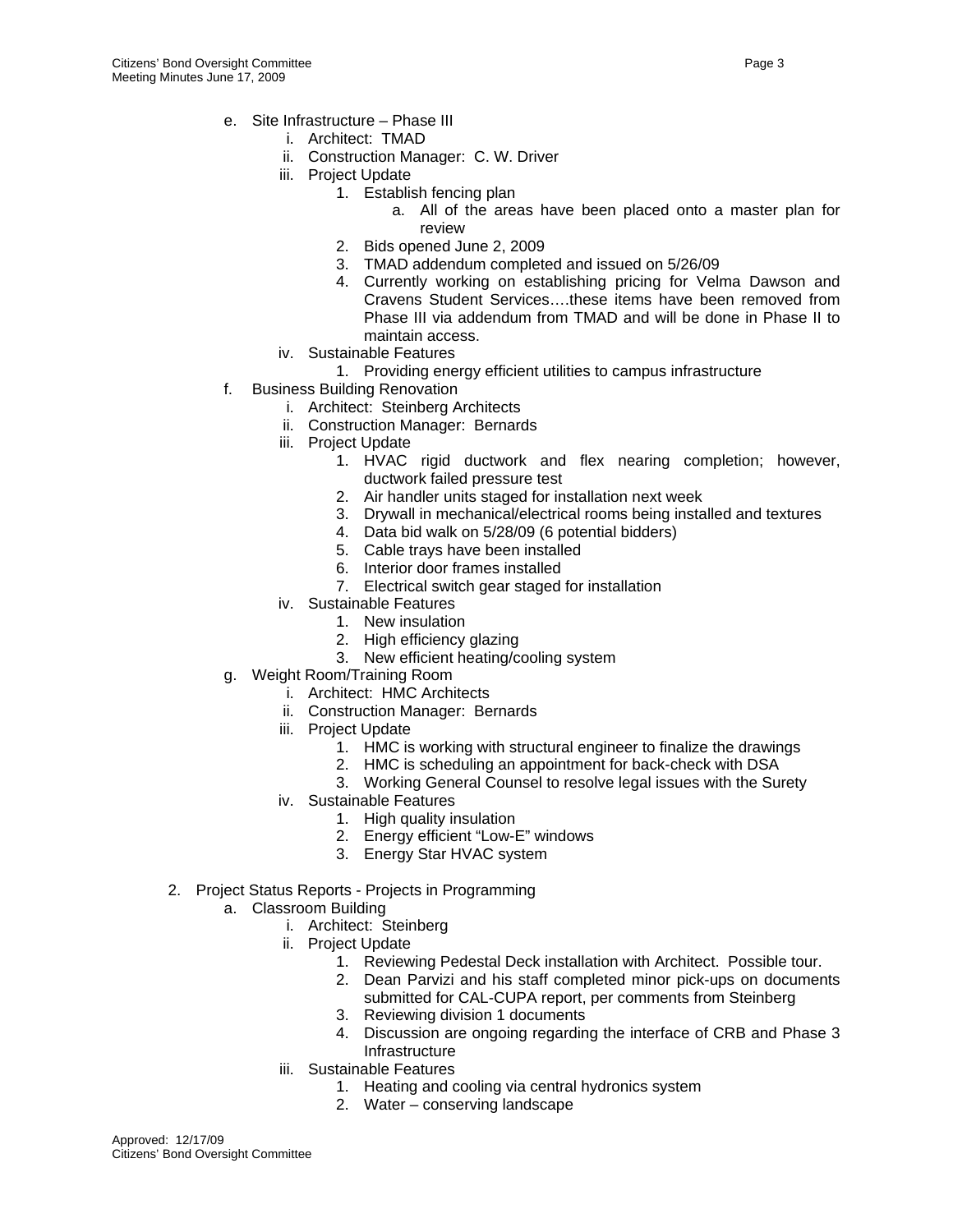- 3. Architectural environmental control systems via built-ion architectural sun shading devices, north facing fenestration
- 4. Energy generation via photovoltaic system
- 5. Building automation controls to optimize mechanical system operation and energy usage
- 6. Will be LEED certified
- b. Communications Building
	- i. Architect: TBP Architecture
	- ii. Project Update
		- 1. Programming efforts continue
		- 2. Schematic Design has been presented to building committee
		- 3. Community Building program is being addressed
	- iii. Sustainability Features
		- 1. All sustainable design criteria will be considered during the programming process.
- c. Nursing Building Renovation
	- i. Architect: HMC Architects
	- ii. Project Update
		- 1. HMC has received structural and access comments back from DSA and are currently addressing all items identified.
	- iii. Sustainability Features
		- 1. Reused of existing building
		- 2. Energy efficient glazing
		- 3. Energy efficient mechanical systems
		- 4. Reduction in heat islands

K. Feenstra asked S. Renew if he would add the office location for the architects.

Listed for each project are the "fast facts" which includes the project name, project square footage, funding source, construction start date, targeted completion date, construction budget, total project cost and expenditures to date; and "fast financial facts" which includes the contract amount, approved changed orders, revised contract amount, percentage of current change orders, projected change orders, projected contract amount, percentage of projected change orders, percent complete to construction budget and percent complete.

All of the College's design teams have a LEED certified person.

#### *Discussions:*

N. Ramos and the committee members commented on how nice the new format looked in the Measure B Bond Capital Projects Report and went on to say that it was very nice work. S. Renew and M. McGinnis worked together on the report. S. Renew said that in this report they wanted to give a better idea of what is really going on with the projects. Steve noted that in this report they included future projects that have not been reported before.

For the program management part of the program, the College is working to keep the fees at a maximum of 3% of the total program and 8% for design fees. These are the standards allowed by the State. The Construction Management fees are at 10%. The College wants to keep the soft costs under 20-22%. Construction Managers are independent contractors that are a part of College of the Desert's team. They are contracted as a percentage of the project for the length of time of the project. They usually come in before the construction starts and review the plans and estimates, looking at the architect plans and finding inconsistencies, and making suggestions on how to build it more effectively. The smaller projects do not warrant a construction manager.

B. Spiegel mentioned that CSU, San Bernardino, has the electric company paying for solar on all their buildings and they are not going to have to pay for electricity. B. Spiegel suggested that the College look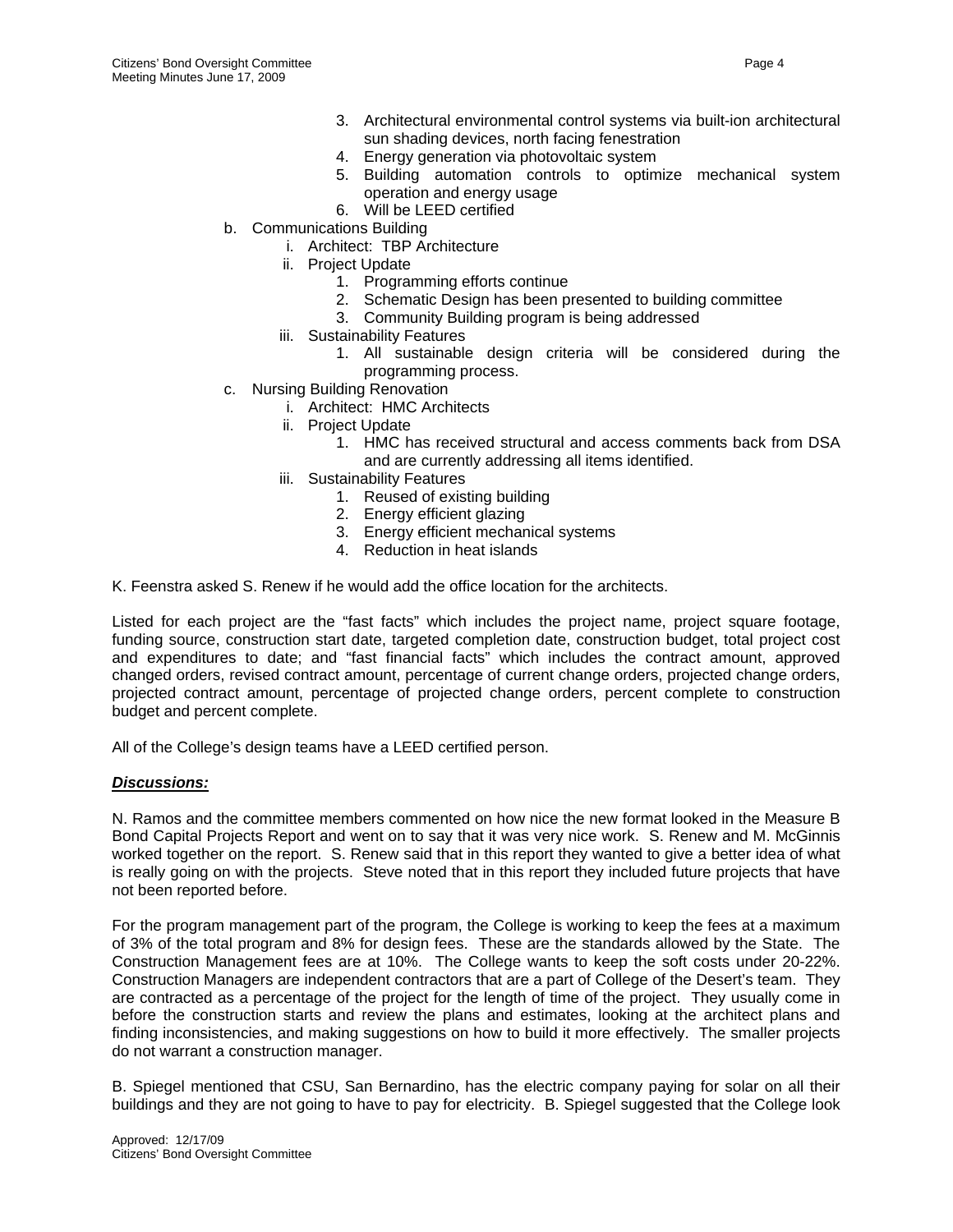into a program like this. Steve said that College is looking into three programs; one is Edison's California Solar Initiative.

A. McCandless was concerned with the architectural appearance/design of some of these buildings and the obvious additional costs to achieve that. For example, the Communications Building, A. McCandless wanted to know if there was some reason for the indentation on the roof of this building. Steve said that, within the master plan, the design team devised a plan that put something of a curve at the Monterey entrance so that the College had a widening effect to welcome people and opening up to the community. For this building, the College asked the design team to put some kind of angle to the building. The solution to it was to add an angle with window space to bring in the natural lighting. So far the design team was able to design this within the budget. E. Deas said that it is not just to capture light but to prevent heat in the building. The overlay shield is intended to reduce the heat and reduce the consumption of the air conditioning. M. McGinnis said that the curve design element also provides shading strategy for the upper floors. The windows are located west which receives most of the heat. The design team mitigated that with some expanded metal columns that will prevent the extent of the heat and that you can still look out for the view. S. Renew said that they have asked every design team to use the campus standards which requires them to respect and honor the original architect of the campus.

# **Bond Project Financial Report**

S. Renew reviewed the following items:

- 1. Planned Projects Chart
	- a. Lists of projects and how it relates to the Bond language.
- 2. Bond Project Reference Guide
	- a. Projects refer to language in the Desert Community College District Bond Measure B Election of March 2004
- 3. Project Allocations Budget
	- a. Completed Projects
		- i. Total Expended: \$16,235,994
	- b. Current Projects Ongoing
		- i. Expenditures to date: \$86,059,094
	- c. Future Projects
		- i. Committed Project Budget: \$216,418,864

# *Discussions:*

N. Ramos asked if the future projects that are listed are in order by priority. Steve said that mostly it's based on the master planning sequencing subject to adjustment as the College moves along year by year and how far the bond money lasts and/or other funding resources we can find. N. Ramos mentioned, during one of the previous meetings, that there was a discussion on the scope of the future work that was still left to be done. It had been projected that there was a possibility that the bond money would run out. N. Ramos wanted to know how this should be addressed in the future. S. Renew said that the current estimate right now is in the range of \$470 million dollars. In 2004, when the bond first passed, the College had already identified \$30 million dollars more of a wish list than what the bond passed for. The College figured it would get money from the State for projects. The College has not received any money from the State. The College always refers to the bond language. W. Ellis said that all of the bond money has been issued. The College hoped to issue all the bonds out to invest in order to generate another source of income to add to the bond program. But by doing that, the College committed itself to spending the money by a certain amount of time. Series B was about \$60 million dollars and was invested in a long term, tax exempt, government securities. Series C was about \$23 million dollars that is with the County. The County has been investing that money and the College has seen a definite drop, which the County has experienced that themselves. Interest rates are half of what the College had planned on.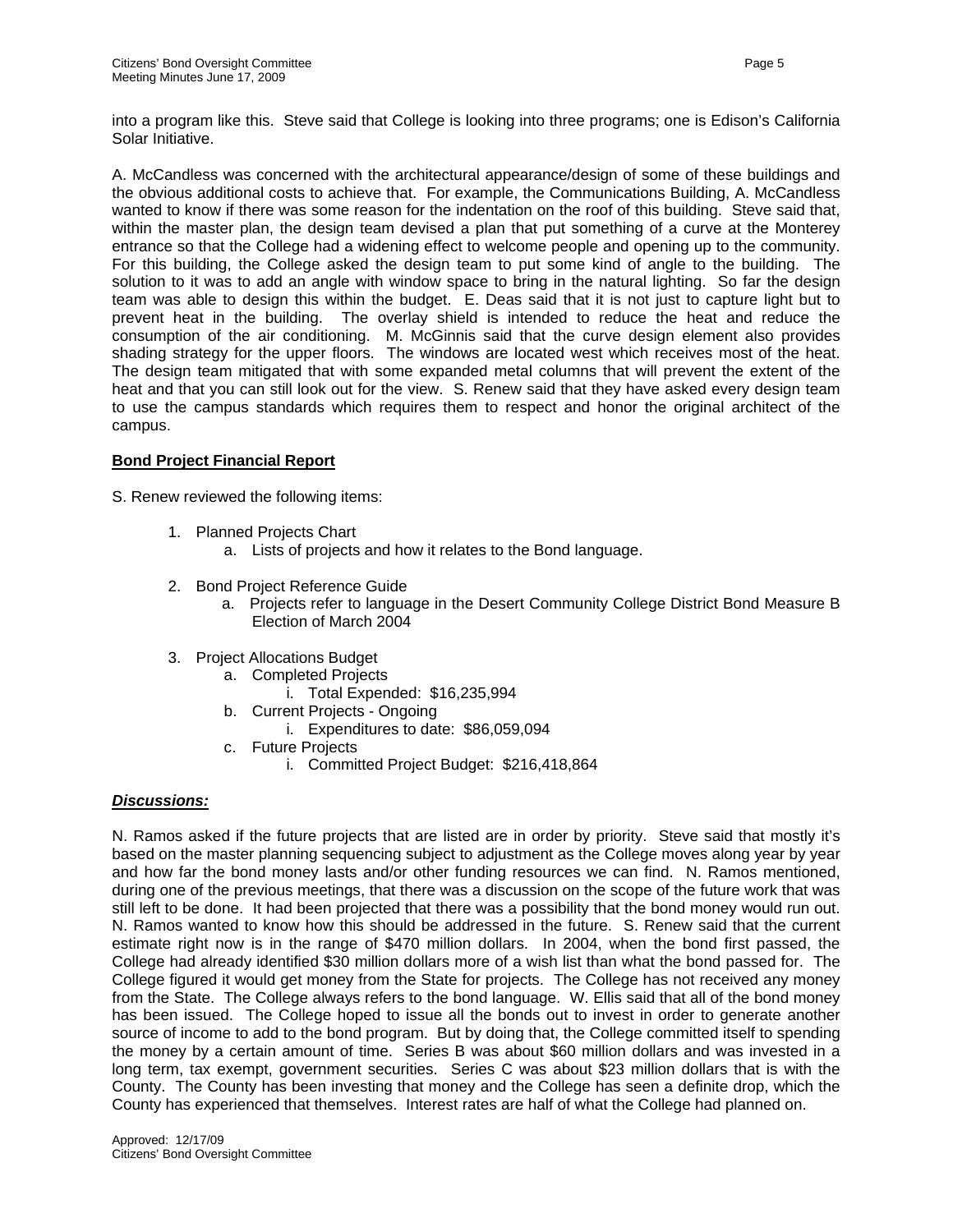N. Ramos posed the following question to S. Renew; "Are you aware of any Bond funds that have been spent or committed for any project or purpose not covered or included in the language of the bond issue approved by the voters?" S. Renew responded: "I am not."

N. Ramos posed the following question to M. McGinnis; "Are you aware of any Bond funds that have been spent or committed for any project or purpose not covered or included in the language of the bond issue approved by the voters?" M. McGinnis responded: "I am not."

#### **Policy on Sustainability Stewardship**

Edwin presented a PowerPoint presentation to the committee on the draft Policy on Sustainability Stewardship. The College has been working on a set of standards against which it expects to be judged in terms of sustainability (green policy). The policy is driven by eight principles. Each year the College will actually prepare a set of statements or intentions around complying with the eight principles in the policy and at the end of each year the College will prepare a progress report. This will all be made public to demonstrate accountability in its sustainability stewardship.

Partly this campus and most certainly the new campus (east and west valley), the College will partner with energy production and other agencies to promote green initiatives including the actual production of alternate energy on campus through solar and wind power. There is a lot of money out there right now for green initiatives; mainly at the federal level. It's the College's intention to not have green initiatives be a drain on its existing budgets but to achieve new funding for these purposes.

It's the College's goal at the East and West Valley campus that they will be self sustainable. They will be producing enough electricity on campus to run the campus. Beyond that, the College's goal is to be producers of energy and sell the surplus to Edison and Imperial Irrigation District (IID).

If it is feasible, once the West Valley Campus starts designing buildings, the College will design with the intent of getting GOLD status in the LEED program. We don't want to spend additional money to achieve status.

#### **Future Agenda Items**

 Site Tour at December's meeting Detail of Bond Program / Current Process New Member

#### **Reappointment/Appointment Process**

J. Gonzalez' (Student Representative) term will expire September 2009 but is eligible to renew another one year term. J. Gonzalez agreed to serve another year. R. Spiegel made a motion to reappoint Mr. Juan Gonzalez, seconded by K. Feenstra. All in Favor. No Opposed. No Abstained. Motion Passed.

N. Ramos' (Member-At-Large East Valley Representative) term will expire September 2009. The College will start soliciting applications for his replacement.

#### **Election of New Officers**

N. Ramos opened the floor for nominations. R. Spiegel made a motion to nominate Mr. Al McCandless as Chair, seconded by K. Feenstra. All in favor. No Opposed. No Abstained. Motion Passed.

N. Ramos opened the floor for nominations. K. Feenstra made a motion to nominate Mr. Robert Spiegel as Vice Chair, seconded by J. Fort. All in favor. No Opposed. No Abstained. Motion Passed.

N. Ramos congratulated Mr. Al McCandless and Mr. Robert Spiegel.